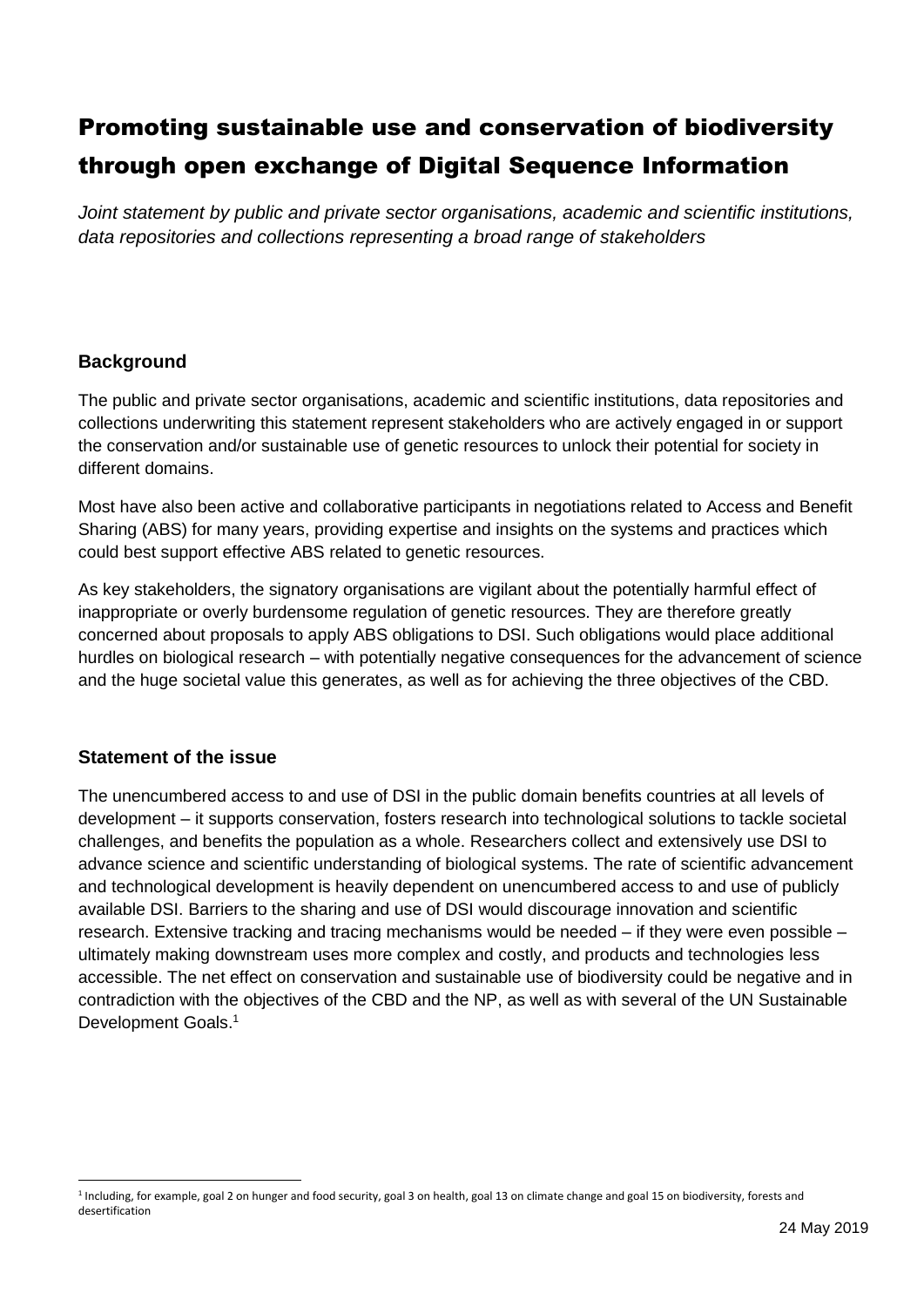# **Recommendations**

The signatory organisations emphasize the importance of continued ready access to, and use of, DSI for advancing research and development that will help achieve the objectives of the CBD and the NP, and recommend that CBD Parties:

- 1. Acknowledge the importance of unencumbered dissemination and use of DSI, including for fulfilling the objectives of the CBD and the NP.
- 2. Explicitly recognise that the open sharing of DSI represents a form of non-monetary benefit sharing.
- 3. Recognise the need for more fact-based information on how DSI is collected, generated, shared and used in biological research, as well as on the value which the unencumbered access and use of DSI represents for furthering the objectives of the CBD and the NP. Such value is created by, for instance, facilitating biological research, taxonomic studies to deepen the understanding of biodiversity, and international research collaboration. The submissions by a wide variety of stakeholders already provide examples in this regard.
- 4. Acknowledge the important role of major publicly accessible global databases holding DSI in providing an effective and inclusive system for sharing DSI globally.
- 5. Encourage capacity building to further enhance access to and use of DSI, in particular by developing countries and with a focus on their needs.
- 6. Recommend that international and national efforts should be focused on the effective and internationally coherent implementation of the current ABS framework to realise CBD objectives, instead of on reopening negotiations on the scope of the CBD.

# **Justification**

 $\overline{a}$ 

The signatory organisations wish to emphasise that the outcome of the discussion on DSI will have a very important impact on the future of biological research and its benefits for society, and urge CBD Parties to take the following into consideration:

1. As noted above, DSI is a critical tool in the conservation and sustainable use of genetic resources, and its use is currently leading to many societal benefits. Impeding the flow and use of information would work against research projects in several different areas, including many which contribute to the objectives of the CBD and the NP. The CBD specifically encourages the exchange of information to support conservation, protection and sustainable use of biodiversity<sup>2</sup>. It is of paramount importance that DSI in the public domain continues to remain freely accessible to achieve the broader aims of the CBD.

<sup>&</sup>lt;sup>2</sup> Article 17, Convention on Biological Diversity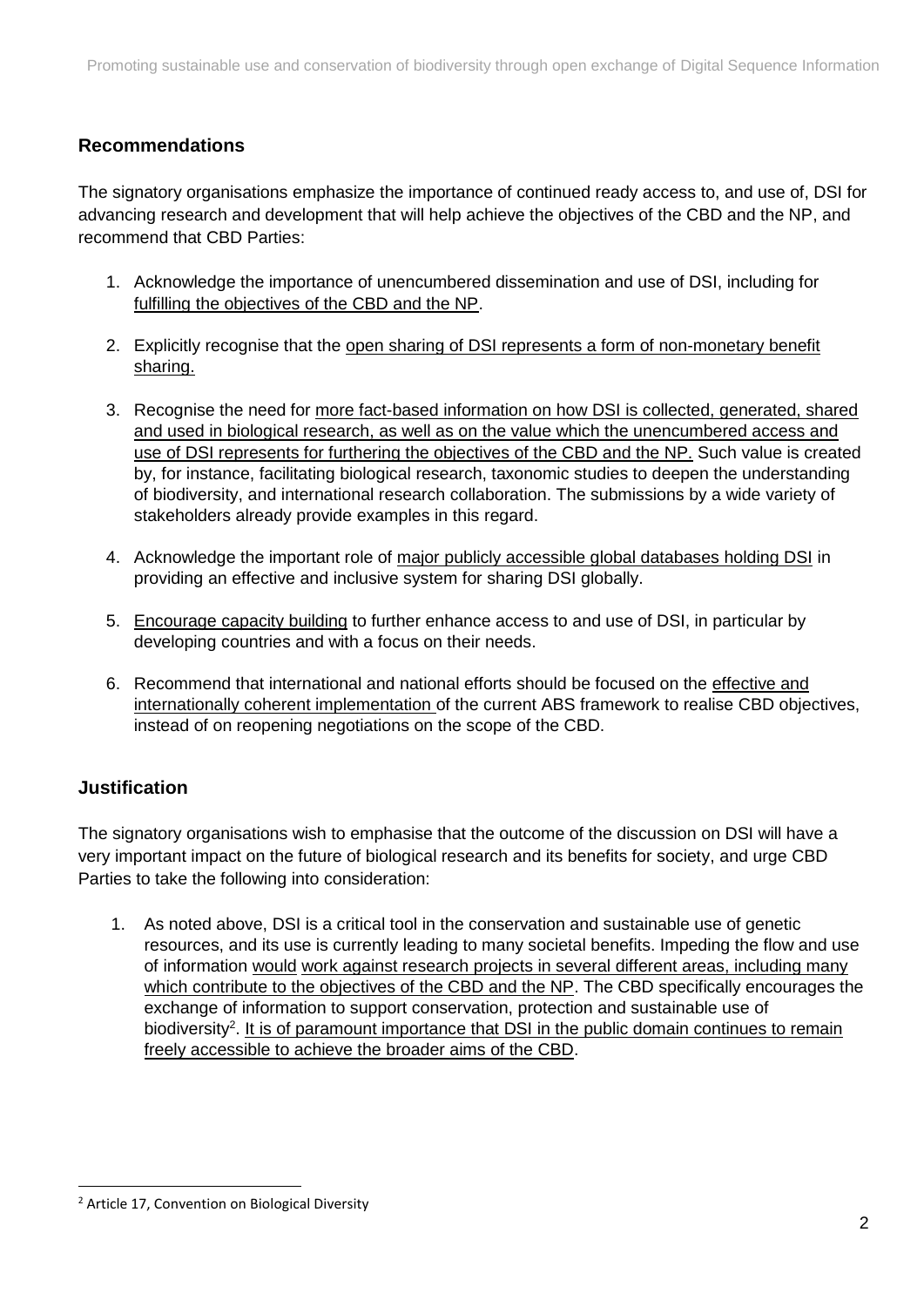- 2. Making the sharing of DSI more legally uncertain, time-consuming, administratively burdensome and costly by regulating its use will have a chilling effect on the use of DSI in biological research, and consequently lead to less benefits. All countries rely on and benefit from unencumbered access and exchange of DSI to deal with key societal issues, like human, animal and plant health, food security and the environment. There is currently a wellestablished and functioning international framework supporting the open exchange of DSI, consistent with established principles of ethical and responsible scientific research that are foundational for the advancement of science. Open exchange is especially important for DSI, whose unencumbered use allows the swift compilation, comparison and reanalysis of genetic information from a variety of sources, across multiple databases and gene sequences.
- 3. Considerable "non-monetary" benefits can be derived by all countries from the open exchange of publically available DSI. The extensive public DSI database managed by the INSDC (International Nucleotide Sequence Database Collaboration), maintained at the expense of the three host governments, is freely accessible to researchers in all countries; and was accessed by 172 countries from all regions between 2014 and 2016<sup>3</sup>. Open exchange of DSI is also necessary for international research collaborations, which not only allow the pooling of expertise and resources to resolve problems of global or regional relevance, but are also essential vehicles for capacity building and the exchange of knowledge and expertise. Countries also benefit from the technologies and products resulting from research supported by open exchange of DSI, wherever this research takes place. Widespread regulation of DSI is likely to result in a dramatic reduction in information being made available in public databanks. There is therefore a danger that the significant non-monetary benefits currently being delivered to developing countries could be diminished in the process.
- 4. Academic and public institutions, which are key players in the R&D process, will be seriously affected by ABS obligations on DSI. Such obligations would also seriously impede international collaborations in which such institutions participate.
- 5. Under the existing NP framework, benefit-sharing provisions relating to DSI can already be included by provider countries in mutually agreed terms. In order to include DSI within the scope of CBD and/or NP, contracting Parties to the CBD and the NP would have to renegotiate the scope of the treaties. Numerous legal interpretations have confirmed that the definition of genetic resources refers to tangible material and does not include immaterial information. Negotiations to change this definition would require years, or even decades, as well as resources that would be better spent on efficient implementation of effective and workable measures that achieve the three objectives of the CBD.

<sup>&</sup>lt;sup>3</sup> "As a member of INSDC (International Nucleotide Sequence Database Collaboration) maintaining the international DSI database, we found that a total of 172 countries were using the database during the period from 2014 to 2016 (Europe 46, Asia 43, South/Central America 35, Africa 32, Oceania 14, and North America 2; Website access: 1,621,300) upon investigating the state of the use from outside Japan of DDBJ (DNA Data Bank of Japan) operated by National Institute of Genetics"- *Extract from the Submission by the Government of Japan on the "Current state of the use of digital sequence information on genetic resources in the biodiversity field".*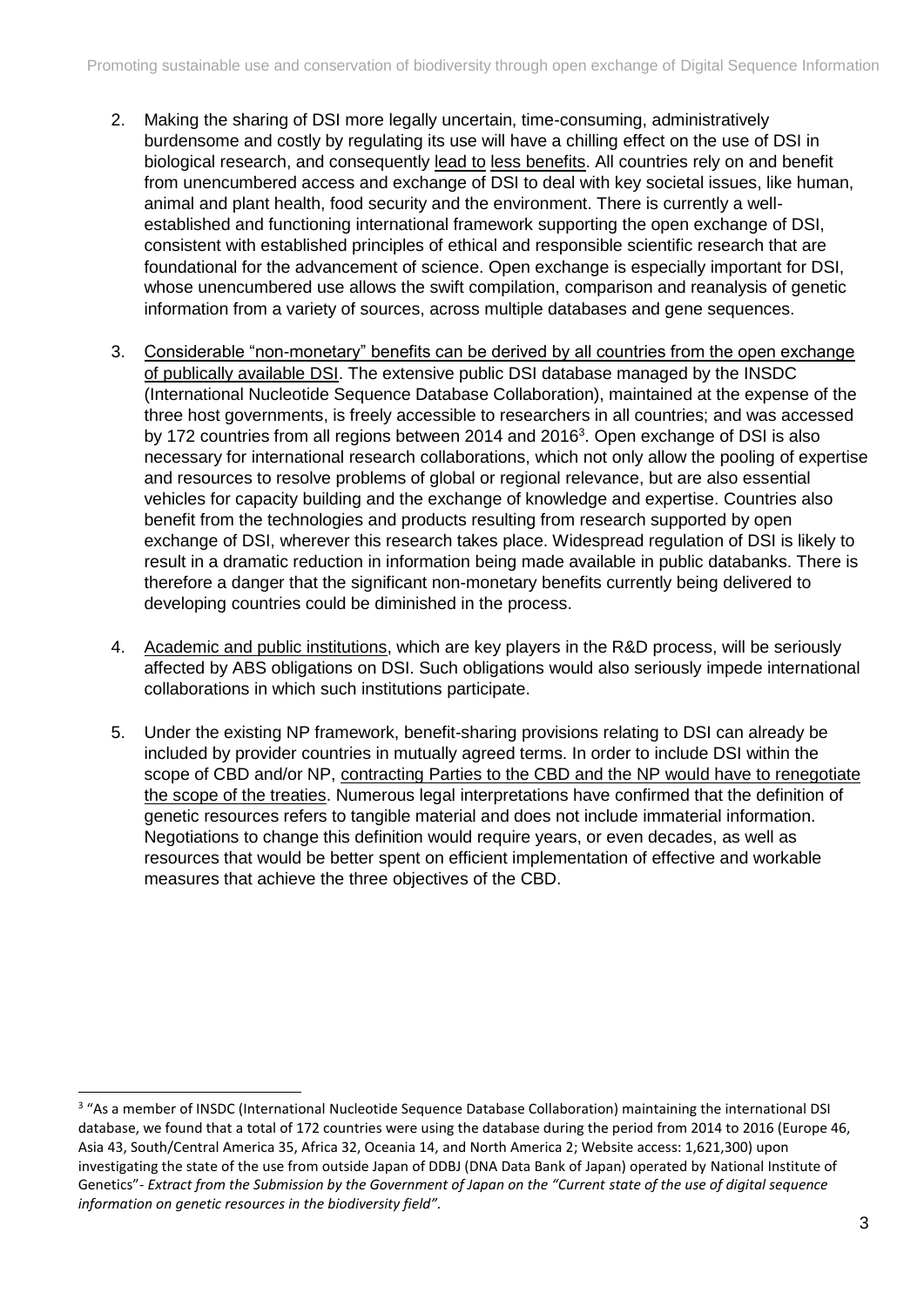#### **SIGNATORY ORGANISATIONS**

**International** 







 **International Community of CropLife International Genomic Standards Global Genome Global Invertebrate Breeders of Asexually Reproduced Consortium Biodiversity Network Genomics Alliance** 

TERNATIONAL



**Ornamental and Fruit Plants**



 **International Federation of The International International Organisation International Probiotics Pharmaceutical Manufacturers Fragrance Association of the Flavor Industry Association and Associations**



 **Seed Federation** 



 **Global Open Data International Biocontrol International Council of International Chamber** 















**Natural History Collections**

**Regional**





**International Society for the Preservation of World Vegetable Center** 



amte

 **African Seed Association of Manufacturers Asia & Pacific Seed Trade Association and Formulators of Enzyme Products Association** 





**Confederation of European Yeast Producers (COFALEC)**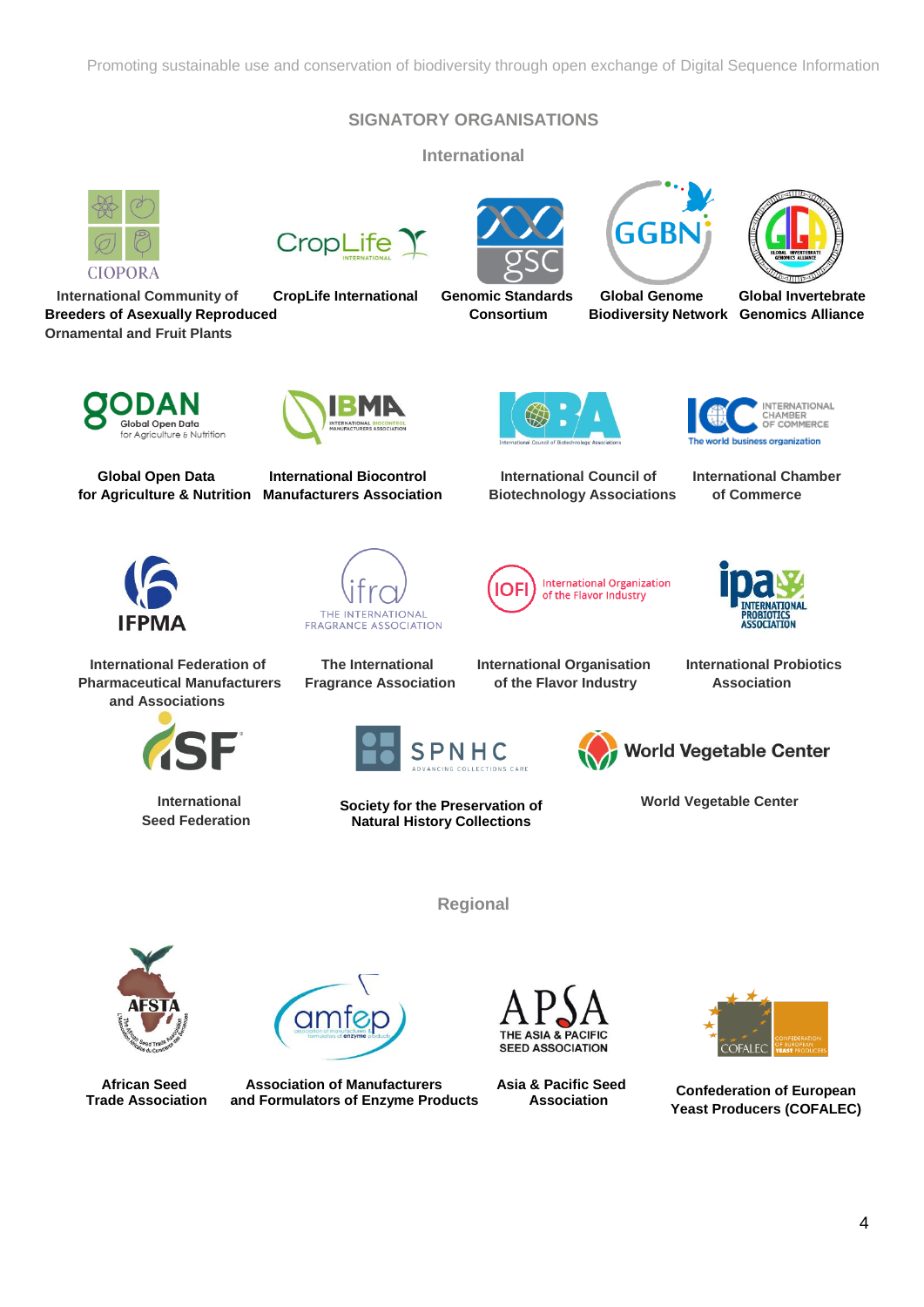





FFG European Fermentation Group



**European Biostimulants European Cooperative European Food & Feed European Fermentation Group Industry Council Programme for Plant Cultures Association (CEFIC Sector Group) Genetic Resources**  (On behalf of 22 National Coordinators of ECPGR countries<sup>4</sup>)



**European Federation of Pharmaceutical Industries and Associations**





**European Seed Association Enzyme Technical Association**





**European Association for Specialty Yeast Products European Technology** 



**European Association for BIoindustries**



**European Association for Research in Plant Breeding**



**Platform (ETP)**



**EU Specialty Food Ingredients**



**Lactic Acid Bacteria Industrial Platform** 



**Specialty Feed Ingredients industry**



**FoodDrink Europe**



**Seed Association of the Americas**

<sup>4</sup> Albania, Bosnia and Herzegovina, Bulgaria, Czech Republic, Estonia, Finland, Germany, Ireland, Italy, Latvia, Lithuania, Montenegro, The Netherlands, Portugal, Romania, Serbia, Slovakia, Slovenia, Spain, Sweden, Switzerland, Turkey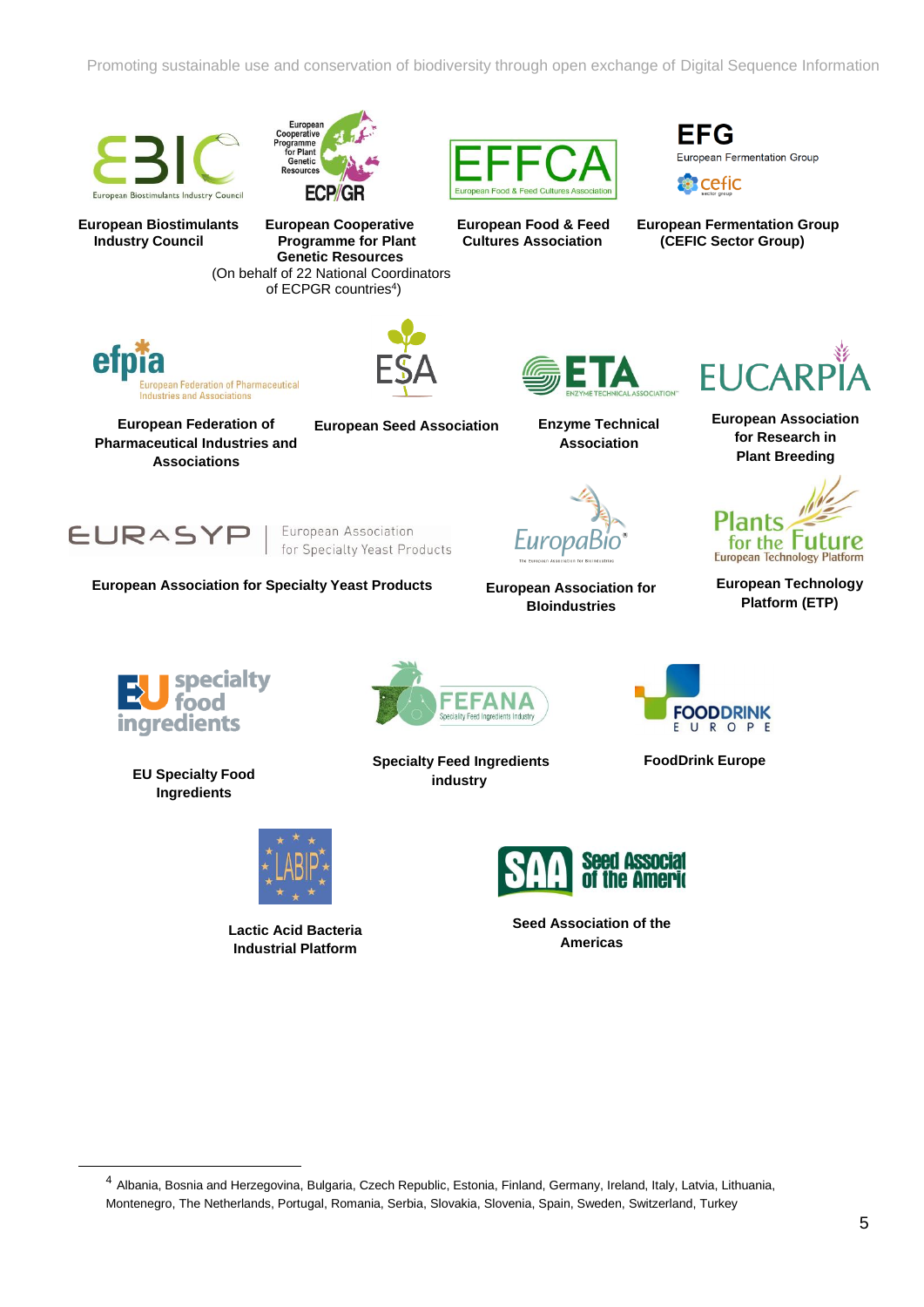**National**

**Biotechnology Innovation Organisation**

**Biotechnology Innovation Organization** 



**Brazilian Association of Industry and Trade of Food Ingredients and Additives**



**American Society for Microbiology**



**Association**



**L'Association des Fabricants de Compléments pour l'Alimentation Animale**



**Asociación Nacional de Obtentores Vegetales**

American Institute of Biological Sciences Informing Decision-making for Science & Society

**American Institute of Biological Science**



**American Phytopathological Society**



**American Ornithological Society**



**Associazione Italiana Sementi**



**Centre for Biodiversity Genomics, University of Guelph (CBG)**





**The Graduate School, Experimental Plant Sciences**



**Ethiopian Seed Association**

**German Association for Plant Breeding**



**Interpharma PH**

interpharma<sub>ph</sub>





**Holland Bio**



**Leibniz-Institut für Pflanzengenetik und Kulturpflanzenforschung**



**Japan Bioindustry Association**



**Intellectual Property Owners Association**

Intellectual<sup>®</sup> Property

**Association** 

Owners

**Japan Enzyme Association**